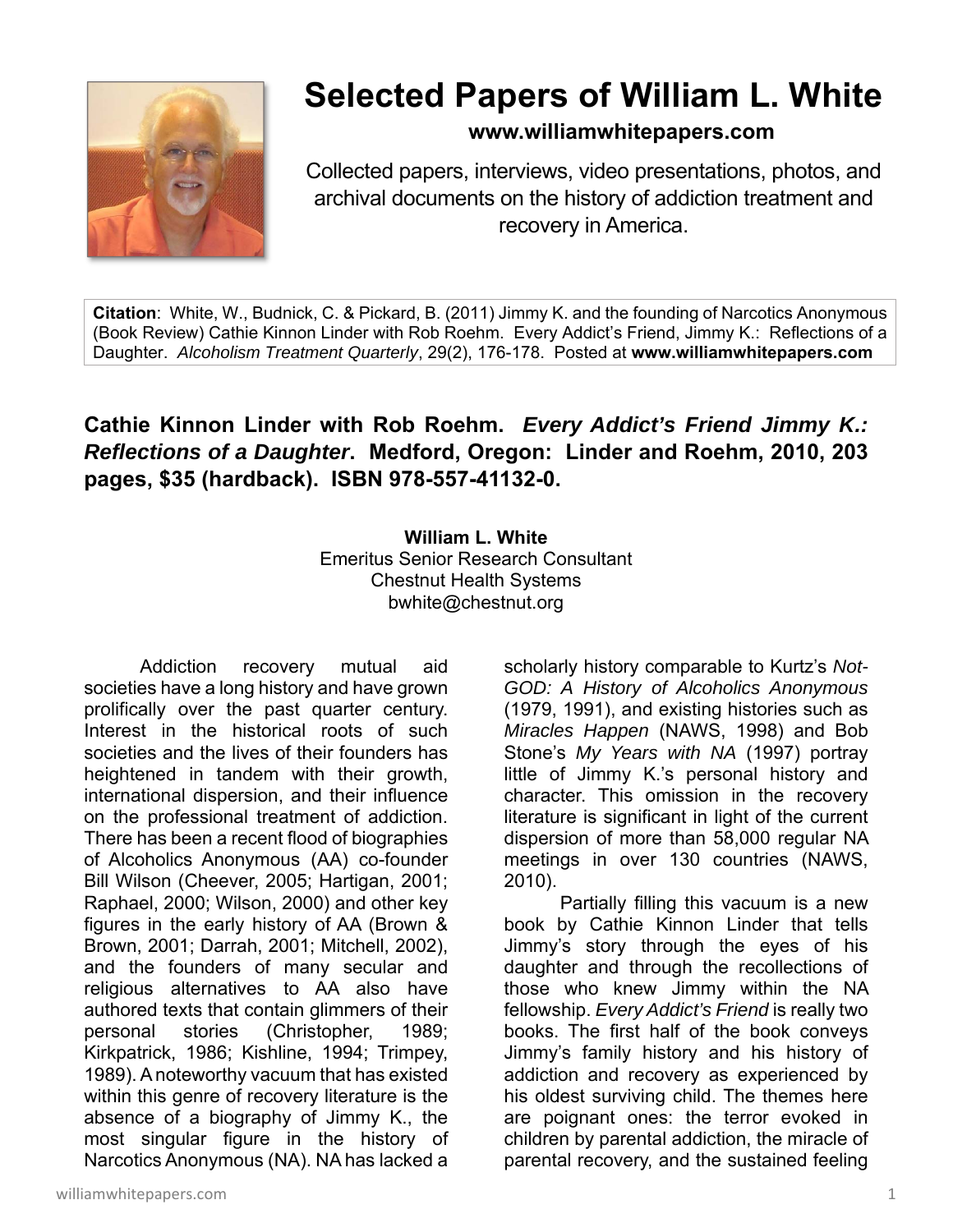of abandonment that children of recovering parents can sometimes continue to experience—particularly when that parent is a central leader within a new recovery movement (See Smith & Windows, 1992). Cathie Linder describes that even with her father's recovery, she still lost him, but "the world gained Jimmy K." A particularly haunting aspect of this book is the inclusion of Cathie Linder's own recovery story—a story that left the reviewers uplifted by her personal triumph, but feeling that as a field, we have failed to address the risk of intergenerational transmission of addiction in any systematic way. We are in desperate need of interventions that support a more focused and sustained family recovery process capable of enhancing the resistance and resilience of children whose parents have experienced addiction.

 NA members and future NA historians will mine Every Addict's Friend for previously unknown details of Jimmy K.'s life, but this book will find a larger appreciative audience of people in recovery and children who have experienced the addiction and recovery of a parent. There is very little literature on how children of key figures of the recovery movement experience their contact with these movements across their own personal development. This book is a valued addition to that literature.

*Every Addict's Friend* also describes Jimmy K. through the lives of those who knew Jimmy within the NA fellowship. These reminiscences provide additional detail about Jimmy's life within NA and reveal some of the intragroup conflicts that are typical of recovery mutual aid societies. Striking within this history is the level of personal commitment and sacrifice that is required to launch a successful recovery mutual aid society. Many people contributed to the birth of NA, but readers of this book will be left wondering what the fate of NA would have been if Jimmy K. had not devoted his whole life to its birth and maturation.

 Beyond the tensions within NA early history, what *Every Addict's Friend* beautifully conveys is the contagiousness of recovery that exists within these

movements. By all accounts, Jimmy K. was one of the most effective recovery carriers within the history of addiction recovery. As one NA member would say of Jimmy, "There was something very magical about the way Jimmy carried the message—when people got close to him, their natural inclination was to recovery" (Fawn B., 2010). Anyone with that kind of recovery charisma is worthy of study by addiction professionals. A good place to start that study is with *Every Addict's Friend*.

Reviewed by

William White Chestnut Health Systems Bloomington, Illinois, USA

Chris Budnick The Healing Place of Wake County Raleigh, North Carolina, USA

Boyd Pickard Illinois Addiction Studies Archives Normal, Illinois, USA

## **References**

Brown, S., & Brown, D. (2001). *Mrs. Marty Mann: The first lady of Alcoholics Anonymous*. Center City, MN: Hazelden.

Cheever, S. (2005). *My name Is Bill: Bill Wilson--His life and the creation of Alcoholics Anonymous*. New York: Washington Square Press.

Christopher, J. (1989). *Unhooked: Staying sober and drug free*. Buffalo, NY: Prometheus Books.

Darrah, M. (2001). *Sister Ignatia: Angel of Alcoholics Anonymous*. Center City, MN: Hazelden.

Fawn B.quoted in Danny M. (2010). The history of Narcotics Anonymous (collected papers, unpublished).